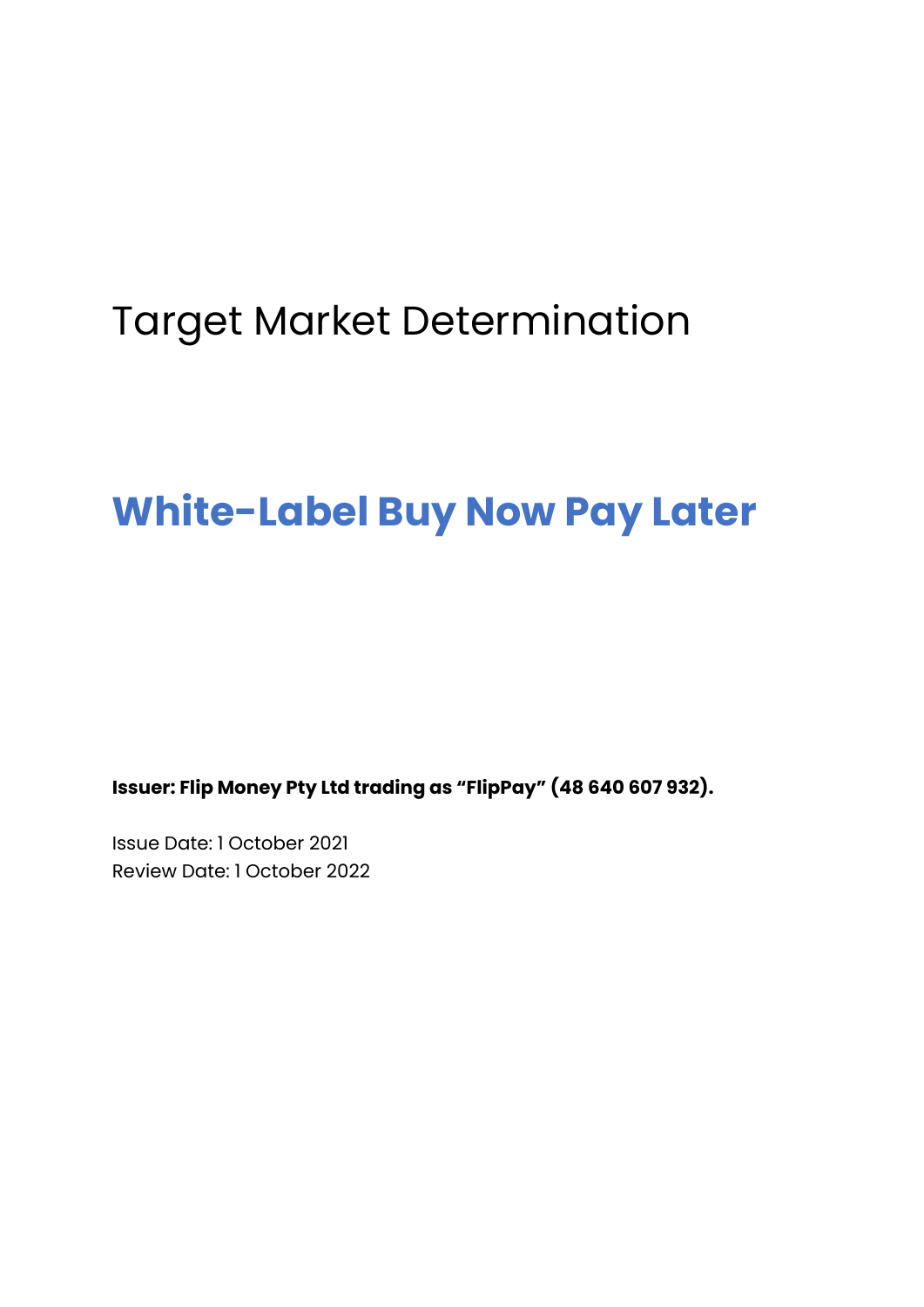## 1 About this Target Market Determination

#### **1.1 Introduction**

This target market determination ("**TMD**") details a description of the likely objectives, financial situation and needs of customers that require a payment option to spread the cost of purchases into multiple repayments over time, while attracting no interest costs ("**Payment Plan**").

It also provides information on:

- § Who the product is and is not suitable for
- **How the product will be distributed to our customers;**
- § How often we will review this TMD and when the next review will be;
- § The events and circumstances that could mean we need to review whether this TMD is still appropriate; and
- The information we would need in order to decide that this TMD is no longer appropriate.

This TMD is required under section 994B of the Corporations Act 2001 (Cth). This document is not intended to provide financial advice. It forms part of FlipPay's design and distribution framework for the product. Consumers must refer to the Customer Terms and Conditions, their application and any other information which outline the relevant terms and conditions of the product when making a decision about this product.

#### **1.2 Product to which this Target Market Determination applies**

FlipPay provides customers an instalment payment plan for transactions up to \$2,000. This product is available to a retail consumer base and enables consumers make purchases followed by a series of interest free repayments over time.

FlipPay partners with platforms and merchants to provide a white-label payment plan product. The product requires all purchases to be paid off in recurring interest free instalments, up to 60 days. We do not enable customers to have multiple payment plans with the same merchant at the same time.

The product suitability has been designed for customers within specific industries.

#### **1.3 Date from which this target market determination is effective**

1 October 2021 (the Effective Date).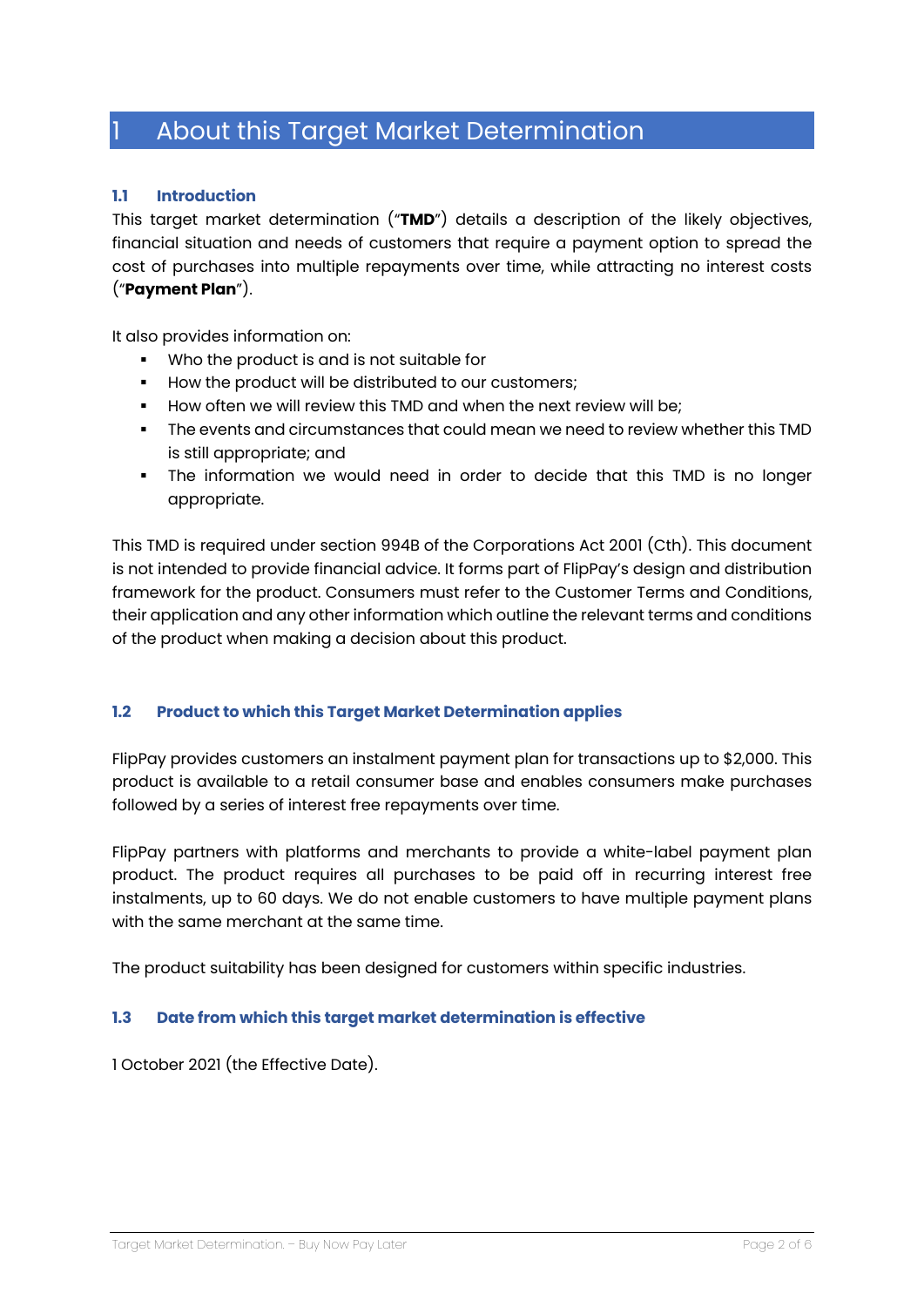## 2 The Target Market

The information below summarises the type of consumers that fall within the target market for this product, based on the key product attributes, the likely objectives, financial situation and needs that the product has been designed to meet.

#### **2.1 Background**

FlipPay's payment solutions enable merchants to offer their own branded payment plans to their consumers to make purchase of goods and services and defer the payment for these purchases by spreading the purchase price into a series of interest fee instalments over time.

At the time of a purchase and successful payment plan activation, the Customer pays a deposit (between 20% and 25% of the purchase price depending on the Payment Plan) followed by a series of 3 or 4 interest-free instalments for the balance of the purchase price in accordance with the Payment Schedule agreed by the Customer.

#### **2.2 Target Market for the Product**

The product is designed for individuals who:

- require a flexible line of credit between to make purchases or pay invoices up to \$2,000;
- **•** require a digital-only product;
- **•** are budget conscious;
- **•** have sufficient income can afford to make the instalment payments;
- § are looking for a simple, easily accessible, and affordable payment options; and
- would benefit from a product that is spreads an upfront cost over a series of flexible instalment options.

#### (the **Target Market**).

#### **2.3 Eligibility**

To be eligible for a Payment Plan, a customer must;

- be at least 18 years old;
- be a permanent resident or citizen of Australia;
- verifiable mobile telephone number and a valid residential address in Australia;
- **•** hold a valid ID with either a driver's licence or passport;
- have an Australian issued debit/credit card to apply;
- § purchasing from an authorised merchant; and
- be able to pay a deposit immediately as the first instalment.

Customers must be able to access the product through digital means and have not previously defaulted on a payment plan with FlipPay.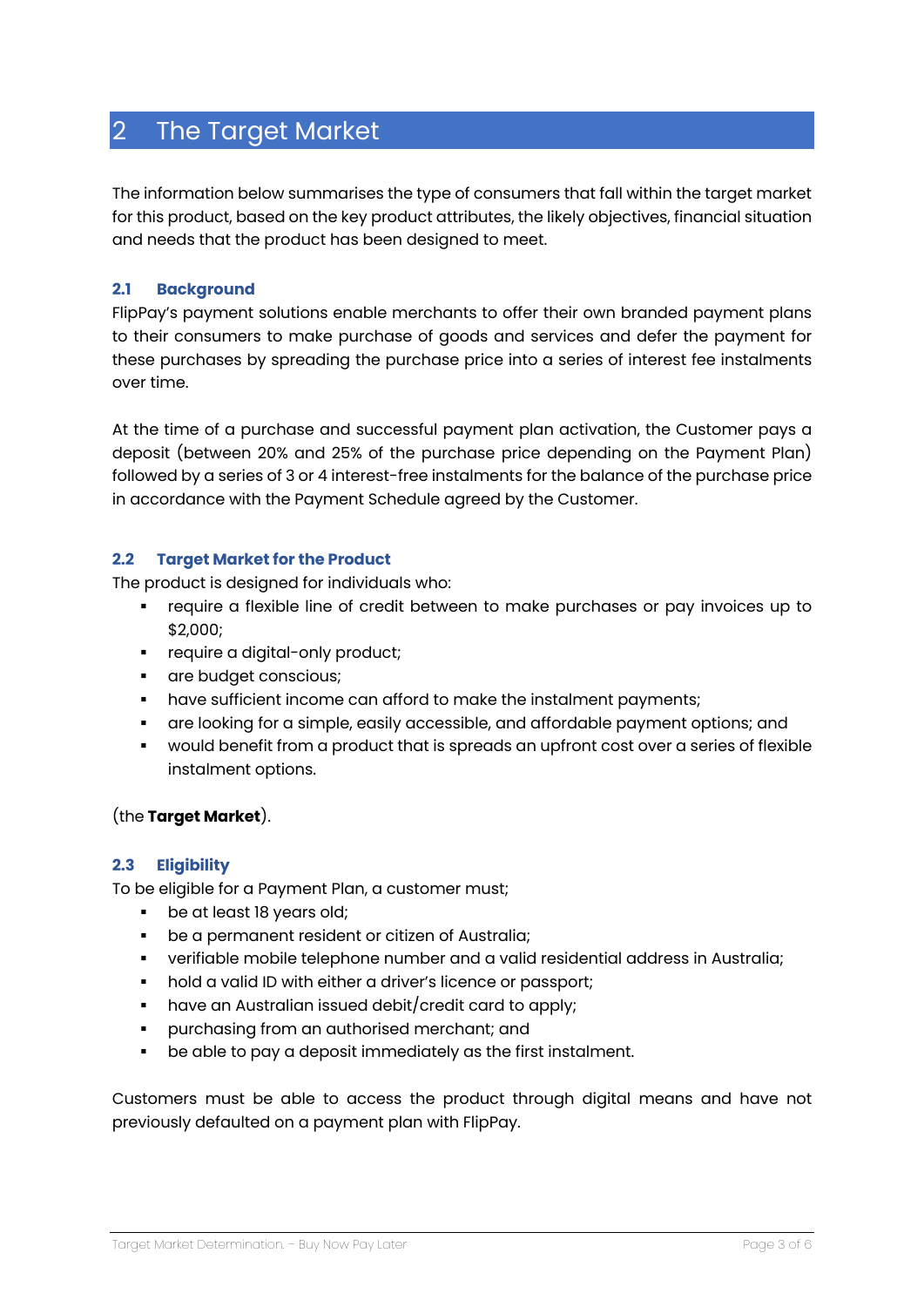#### **2.4 The appropriateness of the product for customers**

FlipPay has concluded that this product is consistent with the likely objectives, financial situation and needs of individuals in the Target Market.

Specifically, the product is designed for consumers who have the financial capacity to service the ongoing financial obligations (including fees, if any) and repay the funds over time.

## 3 Product Description and Design

| <b>Purpose</b>                    | <b>Purchase of Goods or Services</b>                                                                                                                                                                                                                                                                                     |
|-----------------------------------|--------------------------------------------------------------------------------------------------------------------------------------------------------------------------------------------------------------------------------------------------------------------------------------------------------------------------|
| <b>Exclusions</b>                 | Commercial purchases<br>٠                                                                                                                                                                                                                                                                                                |
| <b>Funding Amount</b>             | From \$200 to \$2,000<br>٠                                                                                                                                                                                                                                                                                               |
| <b>Fees</b>                       | Service Fee (Option to be paid by merchant or end customer)<br>٠<br>No Late Fees<br>п<br>No Interest Charges<br>٠                                                                                                                                                                                                        |
| <b>Repayment</b>                  | Pay in 4: 25% of total amount is charged upfront with three (3)<br>more automatic equal payments each coming due every<br>fourteen (14) days thereafter.<br>Pay in 5: 20% of total amount is charged upfront with four (4)<br>٠<br>more automatic equal payments each coming due every<br>fourteen (14) days thereafter. |
| <b>Customer</b><br><b>Service</b> | The Customer receives electronic confirmation of their Payment<br>٠<br>Schedule.<br>The customer has access to a self-service portal to review their<br>٠<br>payment schedule, make payments or lodge complaints                                                                                                         |

A summary of the product attributes which may apply are set out below:

## 4 How this product will be distributed

#### **4.1 Distribution**

FlipPay has defined a set of distribution channels and associated distribution conditions or restrictions. The product is distributed digitally through white-label branding through an onboarded merchant. For example:

- Online through the merchant's own platform to customers that meet the eligibility criteria of the product at the time of payment; AND
- Third party platforms that have a direct API integration with FlipPay;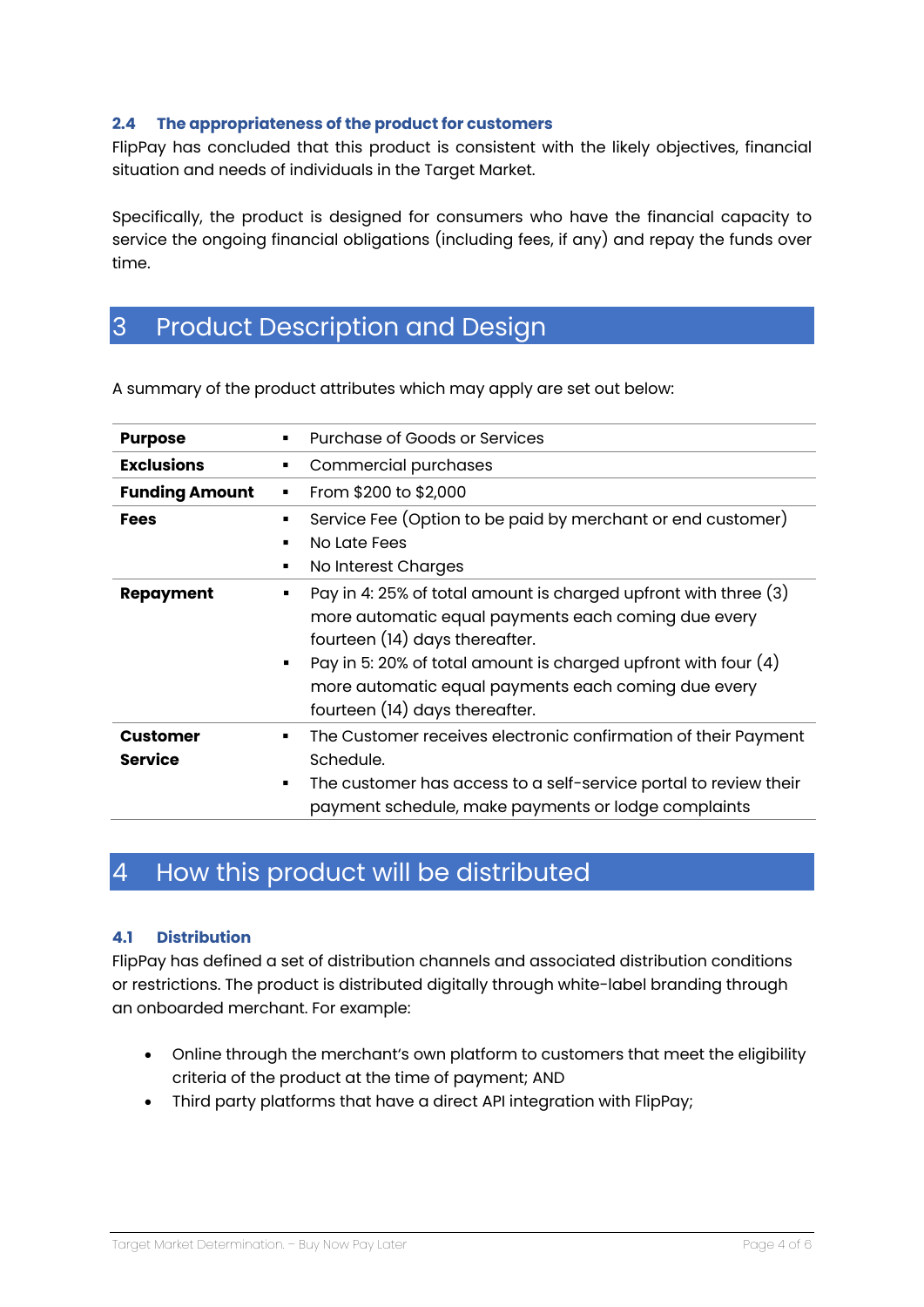#### **4.2 Adequacy of distribution conditions and restrictions**

We have determined that the distribution conditions and restrictions will make it likely that consumers who are open to the product are the type of consumers for which it has been designed. This is based on an analysis of the key terms, features and product characteristics and a finding that these are consistent with the identified class of consumers.

## 5 Reviewing this TMD

FlipPay has implemented the following monitoring program for the product which is designed to trigger a review of this TMD.

#### **5.1 Review periods and review triggers**

The features of the product, and this Target Market Determination, will be reviewed no later than 12 months after the date of this Target Market Determination, and thereafter annually each June to assess the product's continued suitability for the objectives, financial situation and needs of Agencies in the target market, including:

- Quarterly review of the appropriateness of the product limits.
- Quarterly review of the performance of each distributor of the product including the number of products offered and sold, payment plan missed payments within the portfolio.
- We will collect information on the number applications, number of payment plan approvals, and repayments in relation to this TMD on a monthly basis.

The following circumstances (**review triggers**) will trigger an earlier review of this Target Market Determination, and of the suitability of the product to the target market:

- If overdue account balances exceed 5% of the total open outstanding balances;
- If more than 10 complaints are received in relation to the product in any quarter; and
- If originations for the pay option represent less than 5% of all new payment method options.

### 6 Reporting and Monitoring the TMD

We will collect the following information from external parties in relation to the TMD:

#### **6.1 Product complaints**

Distributors will report all complaints they receive in relation the product every three months, including customer information and details of the complaint.